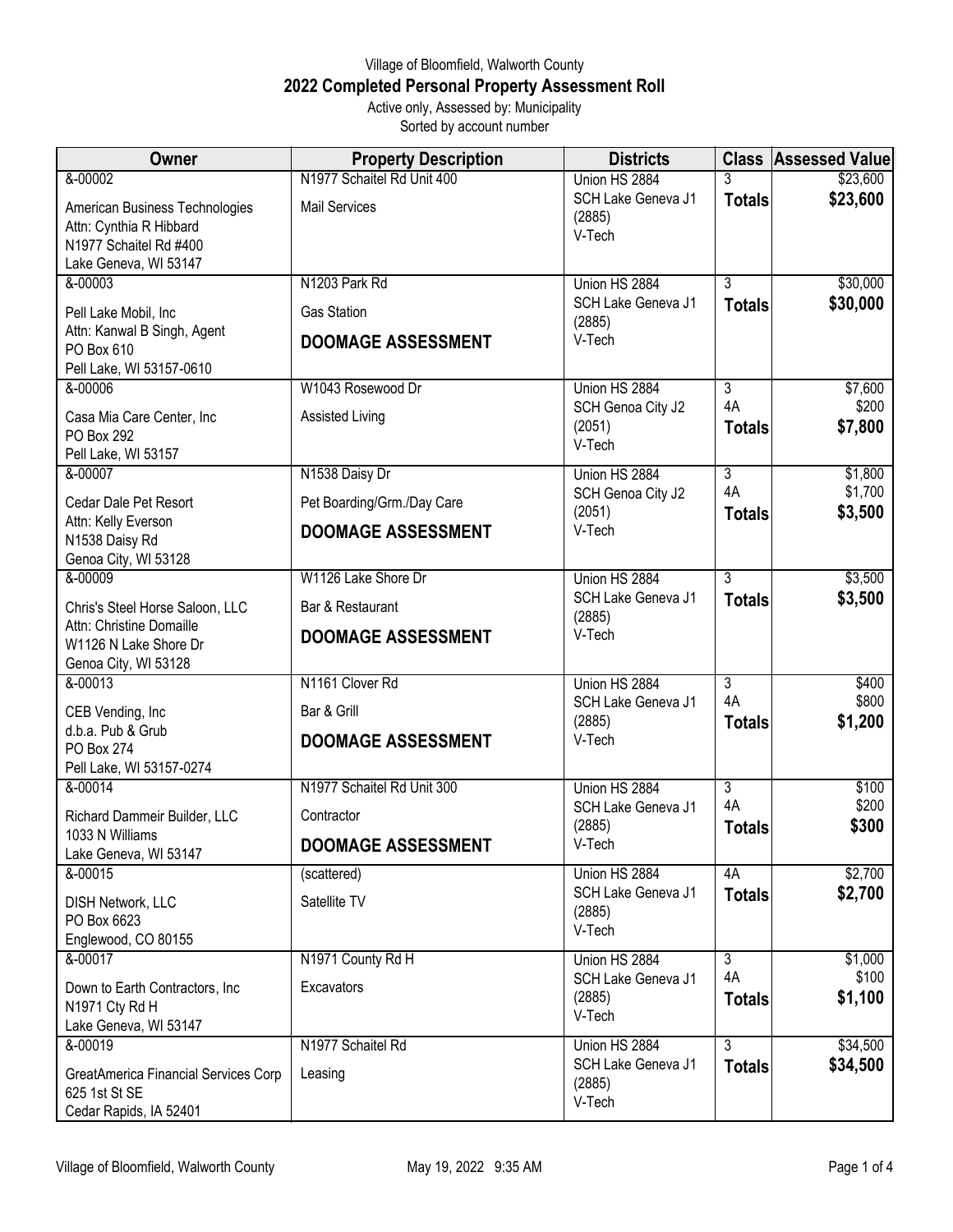| N1457 Orchid Dr<br>&-00022<br>Union HS 2884<br>3<br>\$6,700<br>SCH Lake Geneva J1<br><b>Totals</b><br>Grocery/Deli<br>Gurjas, Inc<br>(2885)<br>d.b.a. Lakeside Country Store<br>V-Tech<br><b>DOOMAGE ASSESSMENT</b><br>PO Box 38<br>Pell Lake, WI 53157<br>&-00023<br>W1313 Post Rd<br>Union HS 2884<br>$\overline{3}$<br>4A<br>SCH Lake Geneva J1<br>Auto Service<br>Michael Monroe<br>(2885)<br>\$300<br><b>Totals</b><br>PO Box 923<br>V-Tech<br><b>DOOMAGE ASSESSMENT</b><br>Pell Lake, WI 53157<br>$\overline{3}$<br>&-00024<br>N1055 Tombeau Rd<br>\$1,500<br>Lake Benedict -<br>4A<br>\$8,700<br>Tombeau Mgt Dist<br><b>Golf Course</b><br>Shepherd Ent, LLC<br>Union HS 2884<br><b>Totals</b><br>d.b.a. Nippersink Golf Club & Resort<br>SCH Genoa City J2<br>N1055 Tombeau Rd<br>(2051)<br>Genoa City, WI 53128<br>V-Tech<br>$\overline{3}$<br>&-00026<br>N1320 S Lake Shore Dr<br>Union HS 2884<br>SCH Lake Geneva J1<br><b>Totals</b> | Owner                     | <b>Property Description</b> | <b>Districts</b> | <b>Class Assessed Value</b> |
|--------------------------------------------------------------------------------------------------------------------------------------------------------------------------------------------------------------------------------------------------------------------------------------------------------------------------------------------------------------------------------------------------------------------------------------------------------------------------------------------------------------------------------------------------------------------------------------------------------------------------------------------------------------------------------------------------------------------------------------------------------------------------------------------------------------------------------------------------------------------------------------------------------------------------------------------------|---------------------------|-----------------------------|------------------|-----------------------------|
|                                                                                                                                                                                                                                                                                                                                                                                                                                                                                                                                                                                                                                                                                                                                                                                                                                                                                                                                                  |                           |                             |                  | \$6,700                     |
|                                                                                                                                                                                                                                                                                                                                                                                                                                                                                                                                                                                                                                                                                                                                                                                                                                                                                                                                                  |                           |                             |                  |                             |
|                                                                                                                                                                                                                                                                                                                                                                                                                                                                                                                                                                                                                                                                                                                                                                                                                                                                                                                                                  |                           |                             |                  |                             |
|                                                                                                                                                                                                                                                                                                                                                                                                                                                                                                                                                                                                                                                                                                                                                                                                                                                                                                                                                  |                           |                             |                  |                             |
|                                                                                                                                                                                                                                                                                                                                                                                                                                                                                                                                                                                                                                                                                                                                                                                                                                                                                                                                                  |                           |                             |                  | \$100                       |
|                                                                                                                                                                                                                                                                                                                                                                                                                                                                                                                                                                                                                                                                                                                                                                                                                                                                                                                                                  |                           |                             |                  | \$200                       |
|                                                                                                                                                                                                                                                                                                                                                                                                                                                                                                                                                                                                                                                                                                                                                                                                                                                                                                                                                  |                           |                             |                  |                             |
|                                                                                                                                                                                                                                                                                                                                                                                                                                                                                                                                                                                                                                                                                                                                                                                                                                                                                                                                                  |                           |                             |                  |                             |
|                                                                                                                                                                                                                                                                                                                                                                                                                                                                                                                                                                                                                                                                                                                                                                                                                                                                                                                                                  |                           |                             |                  |                             |
|                                                                                                                                                                                                                                                                                                                                                                                                                                                                                                                                                                                                                                                                                                                                                                                                                                                                                                                                                  |                           |                             |                  | \$10,200                    |
|                                                                                                                                                                                                                                                                                                                                                                                                                                                                                                                                                                                                                                                                                                                                                                                                                                                                                                                                                  |                           |                             |                  |                             |
|                                                                                                                                                                                                                                                                                                                                                                                                                                                                                                                                                                                                                                                                                                                                                                                                                                                                                                                                                  |                           |                             |                  |                             |
|                                                                                                                                                                                                                                                                                                                                                                                                                                                                                                                                                                                                                                                                                                                                                                                                                                                                                                                                                  |                           |                             |                  | \$7,000                     |
|                                                                                                                                                                                                                                                                                                                                                                                                                                                                                                                                                                                                                                                                                                                                                                                                                                                                                                                                                  | Spoondogger's Pell Lake   | Bar & Grill                 |                  | \$7,000                     |
| (2885)<br>N1320 S Lake Shore Dr<br>V-Tech<br><b>DOOMAGE ASSESSMENT</b>                                                                                                                                                                                                                                                                                                                                                                                                                                                                                                                                                                                                                                                                                                                                                                                                                                                                           |                           |                             |                  |                             |
| Genoa City, WI 53128<br>&-00031<br>Union HS 2884<br>$\overline{3}$<br>N1887 County Rd H                                                                                                                                                                                                                                                                                                                                                                                                                                                                                                                                                                                                                                                                                                                                                                                                                                                          |                           |                             |                  | \$25,000                    |
| 4A<br>SCH Lake Geneva J1                                                                                                                                                                                                                                                                                                                                                                                                                                                                                                                                                                                                                                                                                                                                                                                                                                                                                                                         |                           |                             |                  | \$0                         |
| Rote Oil Ltd<br>Petro Products<br>(2885)<br><b>Totals</b><br>PO Box 183                                                                                                                                                                                                                                                                                                                                                                                                                                                                                                                                                                                                                                                                                                                                                                                                                                                                          |                           |                             |                  | \$25,000                    |
| V-Tech<br>Lake Geneva, WI 53147-0183                                                                                                                                                                                                                                                                                                                                                                                                                                                                                                                                                                                                                                                                                                                                                                                                                                                                                                             |                           |                             |                  |                             |
| 4A<br>&-00032<br>N1977 Schaitel Rd Unit 80<br>Union HS 2884                                                                                                                                                                                                                                                                                                                                                                                                                                                                                                                                                                                                                                                                                                                                                                                                                                                                                      |                           |                             |                  | \$3,500                     |
| SCH Lake Geneva J1<br><b>Totals</b><br>Russo Auto Specialists<br>Auto Services/Used Auto Sales<br>(2885)                                                                                                                                                                                                                                                                                                                                                                                                                                                                                                                                                                                                                                                                                                                                                                                                                                         |                           |                             |                  | \$3,500                     |
| V-Tech<br><b>DOOMAGE ASSESSMENT</b><br>Lake Geneva, WI 53147                                                                                                                                                                                                                                                                                                                                                                                                                                                                                                                                                                                                                                                                                                                                                                                                                                                                                     | N1977 Schaitel Rd Unit 80 |                             |                  |                             |
| &-00033<br>$\overline{3}$<br>N1978 Schaitel Rd<br>Union HS 2884                                                                                                                                                                                                                                                                                                                                                                                                                                                                                                                                                                                                                                                                                                                                                                                                                                                                                  |                           |                             |                  | \$200                       |
| 4A<br>SCH Lake Geneva J1<br>G2 Inventions<br>Contractor<br>(2885)<br><b>Totals</b>                                                                                                                                                                                                                                                                                                                                                                                                                                                                                                                                                                                                                                                                                                                                                                                                                                                               |                           |                             |                  | \$1,700<br>\$1,900          |
| N1978 Schaitel Rd<br>V-Tech<br><b>DOOMAGE ASSESSMENT</b><br>Lake Geneva, WI 53147                                                                                                                                                                                                                                                                                                                                                                                                                                                                                                                                                                                                                                                                                                                                                                                                                                                                |                           |                             |                  |                             |
| &-00035<br>N1112 Lake Shore Dr<br>$\overline{3}$<br>Union HS 2884                                                                                                                                                                                                                                                                                                                                                                                                                                                                                                                                                                                                                                                                                                                                                                                                                                                                                |                           |                             |                  | \$600                       |
| SCH Lake Geneva J1<br><b>Totals</b><br>Friends Tavern<br>Tavern                                                                                                                                                                                                                                                                                                                                                                                                                                                                                                                                                                                                                                                                                                                                                                                                                                                                                  |                           |                             |                  | \$600                       |
| (2885)<br>Attn: Richard Kluge, Agent<br>V-Tech                                                                                                                                                                                                                                                                                                                                                                                                                                                                                                                                                                                                                                                                                                                                                                                                                                                                                                   |                           |                             |                  |                             |
| 100 Skyline Dr Unit 37<br>Lake Geneva, WI 53147                                                                                                                                                                                                                                                                                                                                                                                                                                                                                                                                                                                                                                                                                                                                                                                                                                                                                                  |                           |                             |                  |                             |
| $\overline{3}$<br>&-00041<br>N1877 County Rd H<br>Union HS 2884                                                                                                                                                                                                                                                                                                                                                                                                                                                                                                                                                                                                                                                                                                                                                                                                                                                                                  |                           |                             |                  | \$2,900                     |
| SCH Lake Geneva J1<br><b>Totals</b><br>Weber Builders, Inc<br>Contractor                                                                                                                                                                                                                                                                                                                                                                                                                                                                                                                                                                                                                                                                                                                                                                                                                                                                         |                           |                             |                  | \$2,900                     |
| (2885)<br>N1877 Cty Rd H<br>V-Tech                                                                                                                                                                                                                                                                                                                                                                                                                                                                                                                                                                                                                                                                                                                                                                                                                                                                                                               |                           |                             |                  |                             |
| <b>DOOMAGE ASSESSMENT</b><br>Lake Geneva, WI 53147-4419                                                                                                                                                                                                                                                                                                                                                                                                                                                                                                                                                                                                                                                                                                                                                                                                                                                                                          |                           |                             |                  |                             |
| $\overline{3}$<br>&-00044<br>N1971 County Rd H<br>Union HS 2884<br>SCH Lake Geneva J1<br><b>Totals</b>                                                                                                                                                                                                                                                                                                                                                                                                                                                                                                                                                                                                                                                                                                                                                                                                                                           |                           |                             |                  | \$34,600<br>\$34,600        |
| Pitney Bowes Global Financial Svcs, LL<br>Leasing<br>(2885)                                                                                                                                                                                                                                                                                                                                                                                                                                                                                                                                                                                                                                                                                                                                                                                                                                                                                      |                           |                             |                  |                             |
| 600 N Westshore Blvd<br>V-Tech<br>Ste 810                                                                                                                                                                                                                                                                                                                                                                                                                                                                                                                                                                                                                                                                                                                                                                                                                                                                                                        |                           |                             |                  |                             |
| Tampa, FL 33609                                                                                                                                                                                                                                                                                                                                                                                                                                                                                                                                                                                                                                                                                                                                                                                                                                                                                                                                  |                           |                             |                  |                             |
| N1901 County Rd H<br>4A<br>&-00048<br>Union HS 2884                                                                                                                                                                                                                                                                                                                                                                                                                                                                                                                                                                                                                                                                                                                                                                                                                                                                                              |                           |                             |                  | \$100                       |
| SCH Lake Geneva J1<br><b>Totals</b><br>Auto Services/Used Auto Sales<br>Lake Geneva Motors, LLC<br>(2885)                                                                                                                                                                                                                                                                                                                                                                                                                                                                                                                                                                                                                                                                                                                                                                                                                                        |                           |                             |                  | \$100                       |
| PO Box 1028<br>V-Tech<br>Lake Geneva, WI 53147-1028                                                                                                                                                                                                                                                                                                                                                                                                                                                                                                                                                                                                                                                                                                                                                                                                                                                                                              |                           |                             |                  |                             |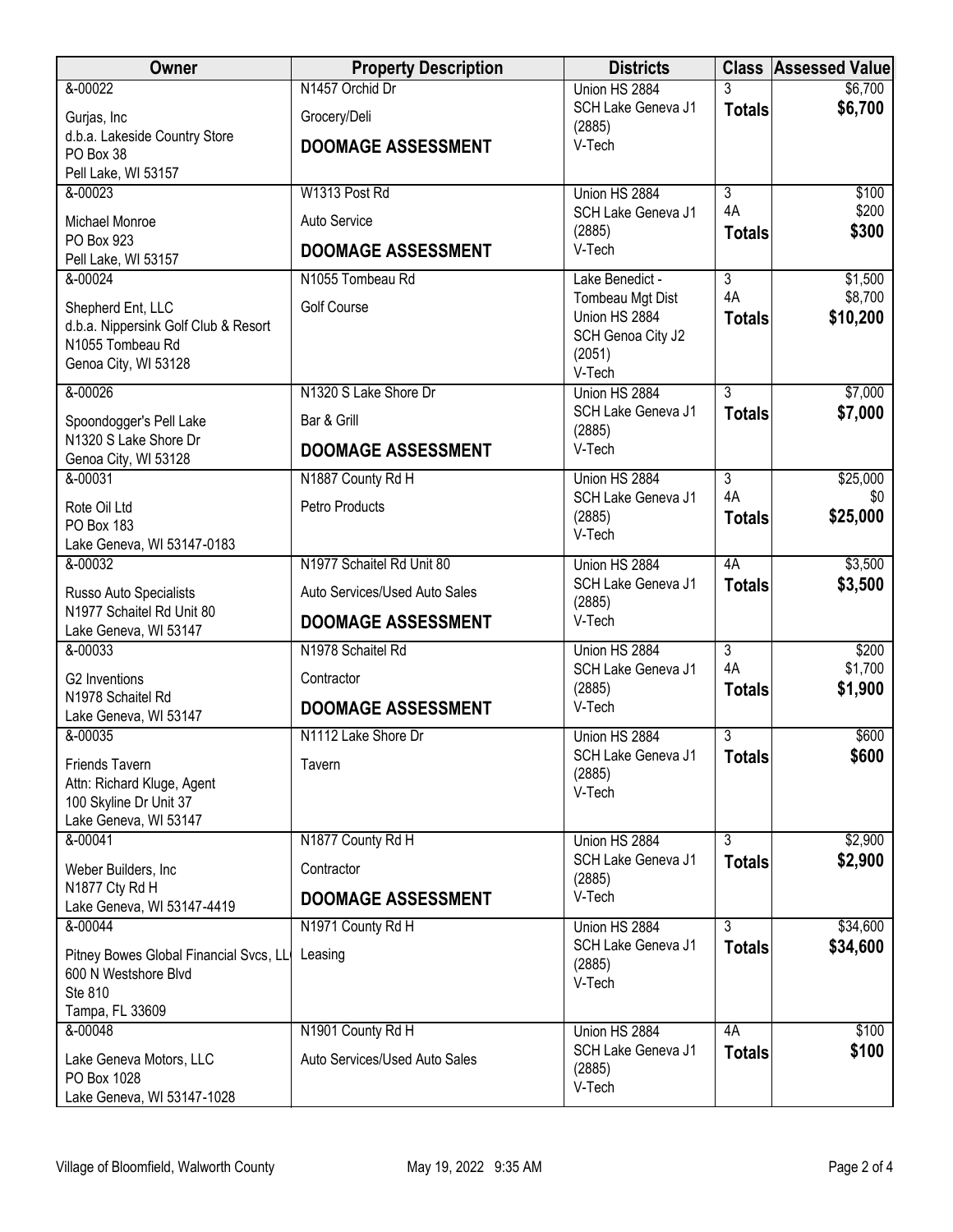| Owner                                           | <b>Property Description</b> | <b>Districts</b>   |                | <b>Class Assessed Value</b> |
|-------------------------------------------------|-----------------------------|--------------------|----------------|-----------------------------|
| &-00058                                         | (scattered)                 | Union HS 2884      | 3              | \$2,600                     |
| Grayhawk Leasing, LLC                           | Leasing                     | SCH Lake Geneva J1 | <b>Totals</b>  | \$2,600                     |
| 1412 Main St                                    |                             | (2885)<br>V-Tech   |                |                             |
| Ste 1500                                        |                             |                    |                |                             |
| Dallas, TX 75202                                |                             |                    |                |                             |
| &-00061                                         | N1264 Park Rd               | Union HS 2884      | $\overline{3}$ | \$2,400                     |
| Midwest IT Solutions, LLC                       | <b>Computer Service</b>     | SCH Lake Geneva J1 | 4A             | \$0                         |
| PO Box 639                                      |                             | (2885)<br>V-Tech   | <b>Totals</b>  | \$2,400                     |
| Twin Lakes, WI 53181                            |                             |                    |                |                             |
| &-00063                                         | N1070 County Rd H           | Union HS 2884      | 3              | \$16,500                    |
| Stefron Ltd                                     | Restaurant                  | SCH Lake Geneva J1 | <b>Totals</b>  | \$16,500                    |
| d.b.a. Upper Crust Pizzeria                     |                             | (2885)<br>V-Tech   |                |                             |
| PO Box 433                                      | <b>DOOMAGE ASSESSMENT</b>   |                    |                |                             |
| Pell Lake, WI 53157-0433                        |                             |                    |                |                             |
| &-00073                                         | W1612 Litchfield Rd         | Union HS 2884      | $\overline{3}$ | \$21,300                    |
| Lake Geneva Safari                              | Amusement                   | SCH Lake Geneva J1 | 4A             | \$7,900                     |
| W1612 Litchfield Rd                             |                             | (2885)             | <b>Totals</b>  | \$29,200                    |
| Lake Geneva, WI 53147                           | <b>DOOMAGE ASSESSMENT</b>   | V-Tech             |                |                             |
| &-00074                                         | (scattered)                 | Union HS 2884      | $\overline{3}$ | \$4,000                     |
| DirecTV, LLC                                    | Satellite TV                | SCH Lake Geneva J1 | <b>Totals</b>  | \$4,000                     |
| Attn: Kroll LLC                                 |                             | (2885)             |                |                             |
| PO Box 2789                                     |                             | V-Tech             |                |                             |
| Addison, TX 75001                               |                             |                    |                |                             |
| &-00075                                         | (scattered)                 | Union HS 2884      | 4A             | \$2,900                     |
| Lamar Advertising of Janesville                 | <b>Outdoor Advertising</b>  | SCH Lake Geneva J1 | <b>Totals</b>  | \$2,900                     |
| PO Box 66338                                    |                             | (2885)             |                |                             |
| Baton Rouge, LA 70896                           | <b>DOOMAGE ASSESSMENT</b>   | V-Tech             |                |                             |
| &-00076                                         | W1031 Rosewood Dr           | Union HS 2884      | 4A             | \$24,900                    |
| SBA Steel II, LLC                               | Tower                       | SCH Genoa City J2  | <b>Totals</b>  | \$24,900                    |
| Attn: Tax Dept                                  |                             | (2051)             |                |                             |
| 8051 Congress Ave                               |                             | V-Tech             |                |                             |
| Boca Raton, FL 33487                            |                             |                    |                |                             |
| &-00077                                         | W1282 N Lake Shore Dr       | Union HS 2884      | $\overline{3}$ | \$600                       |
| Pell Lake Inn, LLC                              | Bar & Restaurant            | SCH Lake Geneva J1 | 4A             | \$800                       |
| Attn: Vince Belletini, Agent                    |                             | (2885)<br>V-Tech   | <b>Totals</b>  | \$1,400                     |
| 409 Front St                                    |                             |                    |                |                             |
| McHenry, IL 60050                               |                             |                    |                |                             |
| & 00078                                         | N1530 Powers Lake Rd        | Union HS 2884      | $\overline{3}$ | \$5,500                     |
| Lakeside Biz, LLC                               | Bar & Grill                 | SCH Genoa City J2  | <b>Totals</b>  | \$5,500                     |
| d.b.a. The Rock Bar II                          |                             | (2051)             |                |                             |
| N1530 Powers Lake Rd                            | <b>DOOMAGE ASSESSMENT</b>   | V-Tech             |                |                             |
| Genoa City, WI 53128                            |                             |                    |                |                             |
| 8-00079                                         | (scattered)                 | Union HS 2884      | 3              | \$2,600                     |
| Great Lakes Coca-Cola Distribution, LL( Leasing |                             | SCH Genoa City J2  | <b>Totals</b>  | \$2,600                     |
| Attn: Tax Dept                                  |                             | (2051)             |                |                             |
| 6250 N River Rd Ste 9000                        |                             | V-Tech             |                |                             |
| Rosemont, IL 60018                              |                             |                    |                |                             |